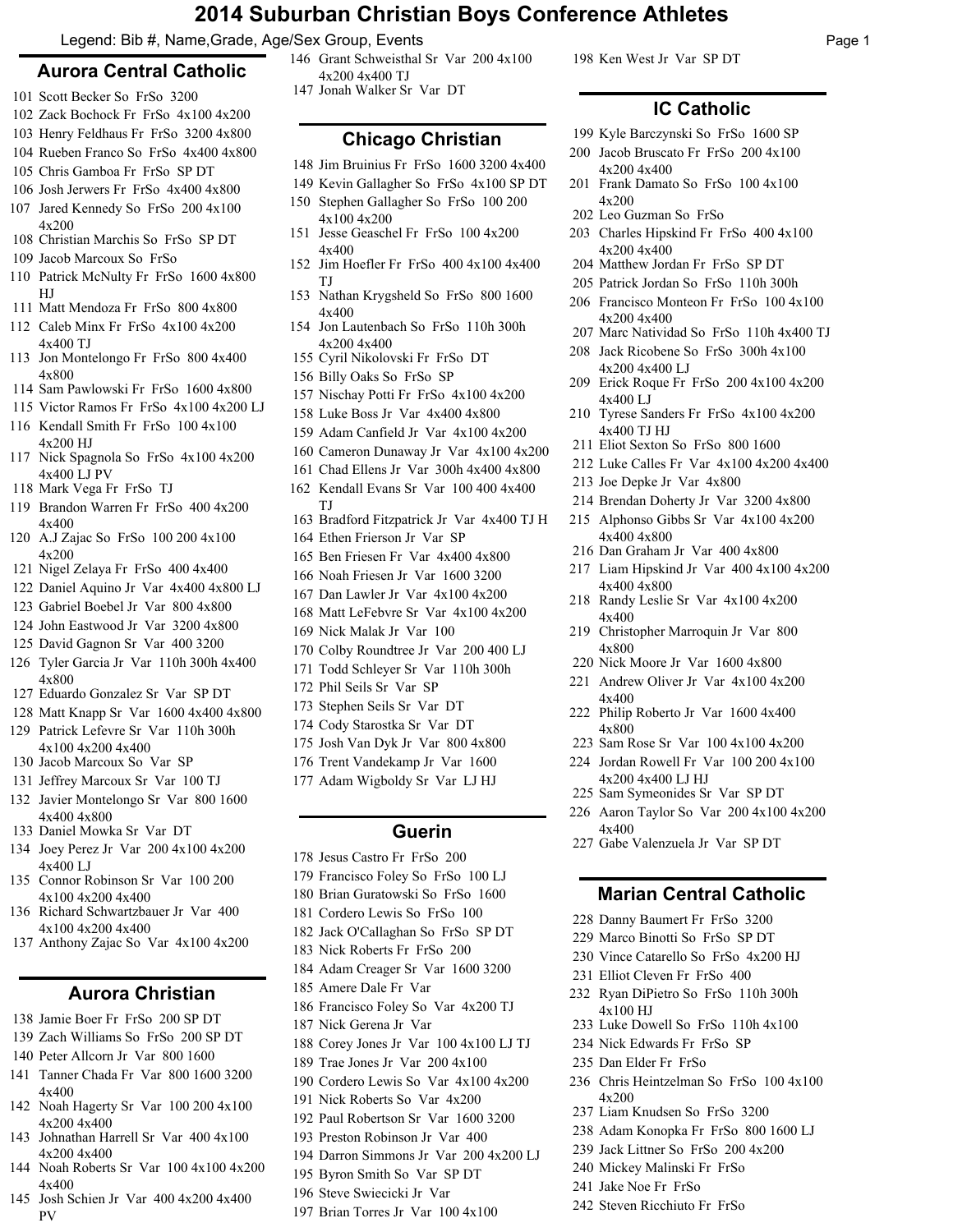# **2014 Suburban Christian Boys Conference Athletes**

Page 2

Michael Kelly Sr Var 100 4x100 4x200

 Derek Lindahl Jr Var 200 400 Albert Lopez So Var 4x100 4x200

Enrique Mancera Jr Var 200 400

Craig Ripoli Sr Var 1600 LJ SP

**St. Francis**

Mark Berkowicz So FrSo 400 110h

Peter Fassnacht Fr FrSo 400 4x400 LJ

 Nick Brouch Fr FrSo 1600 3200 Sean Buck So FrSo 4x100 4x200 4x400

 Chase Fisher Fr FrSo SP DT Mike Herrmann Fr FrSo 110h 300h

 Dave Keifer Fr FrSo 1600 3200 Jacob Kolker So FrSo 800

356 Jon Krisco So FrSo 100 4x100 4x200

Liam Kurland So FrSo 800 4x400

 Max Kurland So FrSo 300h 4x800 Connor Lippencott So FrSo HJ PV Joe Lombardo So FrSo SP DT 361 Liam Marren So FrSo 100 200 4x100

Brandon O'Kasick So FrSo 200 4x100

 Josh Ackermann Sr Var SP DT Mike Andelbradt Sr Var Peter Arzola Jr Var Zack Bess Sr Var 4x800 Danny Cady Jr Var 3200 Danny Chen Sr Var

 Mike Clark Jr Var 110h 300h PV Matt Dahle Jr Var 400 4x400

 Jeff Duke Jr Var 100 200 400 4x100 Steve Fassnacht Jr Var 4x100 4x200

375 Tom Gitchell Sr Var 100 200 4x100

 Andrew Hallet Sr Var 1600 4x800 Adam Izewski Jr Var 110h 300h LJ TJ

 Breandon McClure Jr Var 800 4x800 Colin O'Kasick Sr Var SP DT Tommy Peplow Jr Var Tom Petrando Jr Var TJ HJ Brayden Poe Jr Var 4x400 LJ Dan Reczek Sr Var 4x400 PV Evan Resuali Sr Var 4x100 4x200

 Nick Kolker Sr Var 4x800 Matt Lorish Sr Var 800 4x400 Brian Marren Jr Var 4x200

 Lucas Sherrin Jr Var Pat Sullivan Jr Var HJ

Nick Vilimek Sr Var 1600 3200

Mike Deaton Sr Var

Nathan Gartlan Sr Var

4x200

Zachary Reedy Jr Var

Mike Aquilar So FrSo

4x800 HJ

4x400 4x800

LJ

TJ

**TI** 

4x800

4x200

4x200 PV

4x400

4x400

#### Legend: Bib #, Name,Grade, Age/Sex Group, Events

- Gerard Squires So FrSo 200 TJ
- Jake Tinkham So FrSo
- Brendan Yarwood So FrSo 100 4x100 4x200
- Vince Catarello So Var 100 4x100
- Alex Cetera Sr Var 1600 4x400 4x800
- 248 Scotty Girolamo Jr Var 4x100 4x200 4x400 HJ
- Sam Gulbrandsen Jr Var 4x800
- Chaz Heintzelman Sr Var 110h 300h 4x200 4x400
- Michael Lyons Fr Var 800 1600 4x800
- Jacob Maher Jr Var 400 HJ
- Jordan Niemeyer Fr Var 400
- 254 Justin Santopadre So Var 800 4x400 4x800 TJ
- John Slivka Jr Var
- Sebastian Soliz Jr Var SP DT
- Gerard Squires So Var 4x200
- Ben Stone So Var 200 4x100 4x200 LJ
- Patrick Sullivan Jr Var
- Ben Taylor So Var 100 200 4x100 LJ
- Allen Young Sr Var SP DT

#### **Marmion Academy**

- 262 Austin Auchstetter So FrSo 4x100 4x200 4x400
- 263 Nick Auriemma Fr FrSo 4x100 4x200 SP DT
- Andrew Burroughs So FrSo 800 1600 4x800
- Brandon Currie Fr FrSo 300h 4x100  $4x400$  LJ
- David Farrell Fr FrSo 4x800
- Quinn Gratz Fr FrSo 800 1600 4x400
- Dan Heineman So FrSo
- Jacob Heineman Fr FrSo 400 4x800 TJ
- Connor Hoeft Fr FrSo SP DT
- Dolan Hunt So FrSo 400 4x400
- Matt Kowalkowski So FrSo 4x200 LJ HJ
- Andrew Lifka Fr FrSo 3200
- James Milder Fr FrSo 4x800
- 275 Zach Moore Fr FrSo 100 200 4x100 4x200
- Josh Ruddy So FrSo 4x800
- 277 Nick Sevenich Fr FrSo 300h 4x100 4x400 TJ
- Christian Surtz So FrSo 3200 4x400
- 279 Michael Zidek So FrSo 100 200 4x100 4x200
- Paul Bancroft Jr Var 3200
- Anton Blaeser Jr Var 4x200 4x400 LJ TJ
- Brady Bobbitt Jr Var 800 1600 4x800
- 283 Isaiah Brown So Var 100 4x100 4x200 LJ
- Malcolm Confer Jr Var 4x100 4x200
- Jake Cornish Jr Var PV
- 286 Joe Duffield So Var 4x100 4x200 4x400
- Matt Fredericks Sr Var 110h 300h 4x400
- Oscar Garza Sr Var SP DT
- 289 Jordan Glasgow Jr Var 200 4x100 4x200
- Andrew Grahovec Sr Var 400 4x100 4x400 4x800
- 291 Kevin Grahovec Sr Var 400 800 4x400 4x800
- Luke Juriga Jr Var SP DT
- Eric Lifka Sr Var 1600 4x800
- Tyler Maryanski Sr Var HJ
- Matt Milder Jr Var 4x800
- Tim Riordan Sr Var 4x800
- Jack Saloga So Var 4x100 4x200 4x400
- 298 Peter Saucedo Jr Var 100 200 4x100 4x200
- Seth Sevenich Sr Var 110h 300h
- Matt Woodcock So Var HJ
- Ethan Young Sr Var 3200
- Anthony Zolfo Fr Var TJ
- 

#### **Montini Catholic**

- Emmett Billings Fr FrSo 1600 4x400
- PV Jake Komel So FrSo 100 200
- Dylan Leschewski Fr FrSo 100 200
- Jake Madary Fr FrSo 4x400 PV
- Dominic Moran Fr FrSo 800 4x400
- Christian Pirog Fr FrSo 400 4x400
- Nicky Roferos Fr FrSo SP DT
- Alex Sokalski So FrSo LJ TJ
- Brennen Springmire Fr FrSo SP DT
- Justin Stauder Fr FrSo 800 4x400
- Noah Towsend Fr FrSo LJ
- Ryley Zeller So FrSo TJ HJ
- Tony Barrett Jr Var SP DT
- Cameron Casey Jr Var 1600
- Kevin Deiber Jr Var LJ TJ
- Matt Fisch Jr Var LJ TJ
- 319 Michael Hollingshed Jr Var 100 4x100 4x400
- Eddie Laviste Jr Var 800 PV
- Tony Maduzia Jr Var 200 4x100
- Tyler Pacana Jr Var 3200
- Malcolm Pitchford Jr Var 110h 4x400
- Nico Severin Fr Var SP DT
- Brannon Sickels So Var 4x400
- Will Smith Jr. Fr Var 200 4x100
- Eric Soto Jr Var 400 4x400
- Johnny Trisilla Jr Var 800
- Mitch West Fr Var 100 4x100 4x400

#### **St. Edward**

- 330 Rubin Montiel So FrSo 100 4x100 4x200 SP
- 331 Billy Morrice So FrSo 200 4x100 4x200 4x400
- Isadore Notolini Fr FrSo 1600 3200
- Michael Perez So FrSo 400 4x100 4x200 4x400
- Sam Reedy Fr FrSo 4x400

4x200 4x400

4x400

- Alec Uscila Fr FrSo 100 200 4x100 4x200
- Nick Worrall So FrSo 800 4x400

 James Eisen Jr Var 800 1600 Devontae Elam Sr Var 4x100 4x200

John Gotheridge Sr Var SP DT

Eduardo Carachure Sr Var 100 4x100